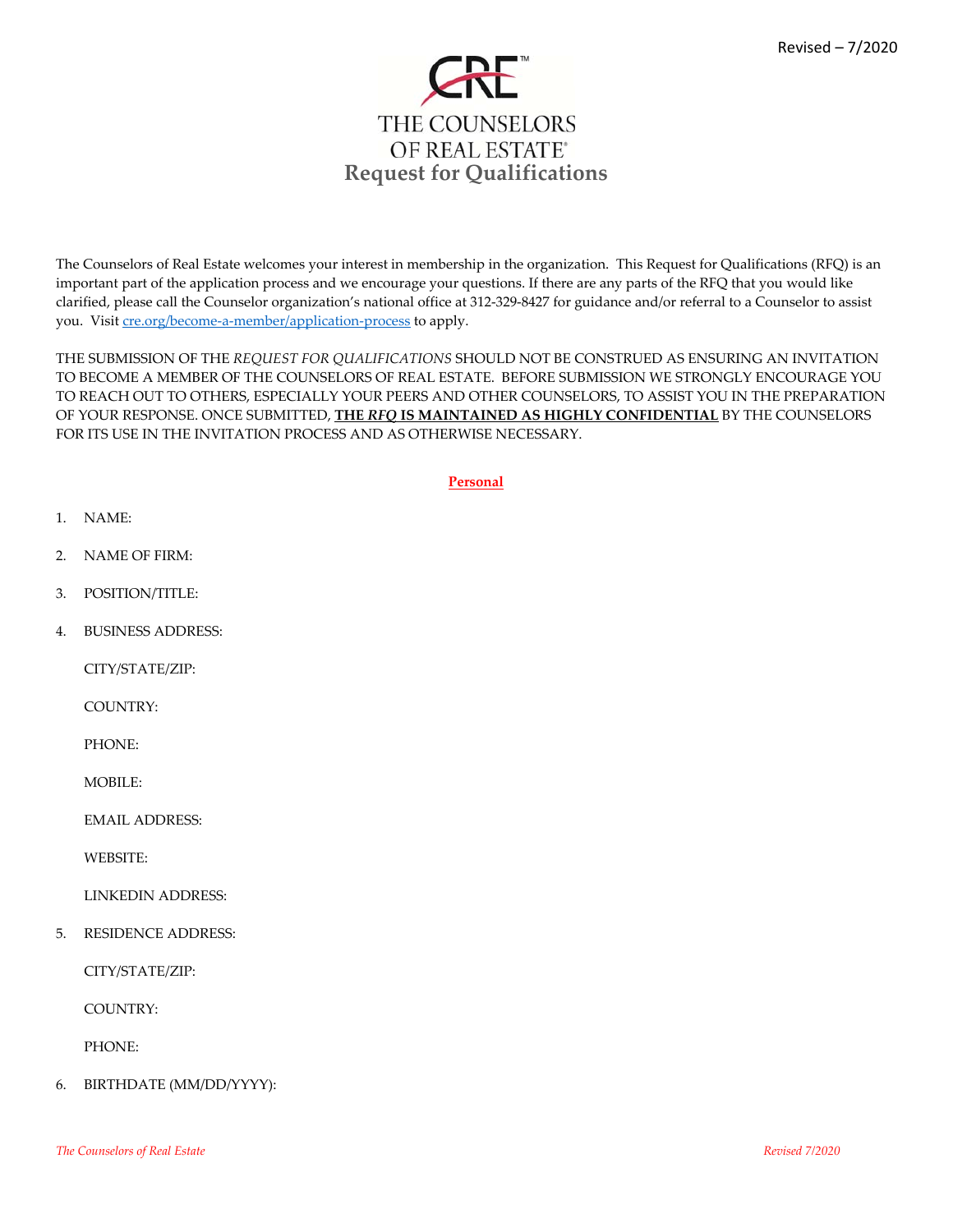- 7. CIVIC AND CHARITABLE ACTIVITIES (Please list the names of the organizations, any leadership positions held and the nature of your involvement):
- 8. PERSONAL INTERESTS, SKILLS AND HOBBIES:

### **Education/Professional**

#### 9. COLLEGE OR UNIVERSITY EDUCATION:

- A. Name of College:
- B. Location City: State: Country:
- C. Number of Years in Attendance:  $\overline{Y}$  Year of Graduation:
- D. Degree: Honors:

#### 10. GRADUATE SCHOOL(If applicable):

- A. Name of Graduate School:
- B. Location City: State: Country:
- C. Number of Years in Attendance: Year of Graduation:
- D. Degree: Honors:
- 11. ADDITIONAL GRADUATE DEGREES, EDUCATION, OR TRAINING ( If applicable): (Please briefly list the educational institution, description of education or training, hours/weeks/years of the program, year of completion and degree or certification (if applicable) for each additional education or training experience).
- 12. NATIONAL ASSOCIATION OF REALTORS MEMBER:  $\Box$  Yes  $\Box$  No

MEMBER OF**:** BOARD OF REALTORS

If invited to CRE membership, you will be required to affiliate with the National Association of Realtors if you are a resident of The United States or one of its territories (several options are available to satisfy this requirement). Do you agree to satisfy this responsibility of membership if invited?  $\Box$  Yes  $\Box$  No

13. REAL ESTATE OR OTHER PROFESSIONAL DESIGNATIONS YOU HAVE BEEN AWARDED AND THE DATES ACHIEVED AS WELL AS MEMBERSHIPS, AFFILIATIONS, HONORS AND ANY RELATED LEADERSHIP POSITIONS HELD: (In addition, please list any other real estate professional groups and organizations you have been a member of, and if not a current member, please identify the approximate time period during which you were involved.)

#### 14. PROFESSIONAL LICENSURE OR CERTIFICATIONS:

15. INDUSTRY ACTIVITIES:

(Please list here, or in a referenced attachment, relevant industry activities including work on task forces and collaborations addressing industry issues, advisory boards, editorial positions, specialty practice activities, non‐profit leadership, education/teaching involvement and any other activities that demonstrate leadership and eminence in the industry.)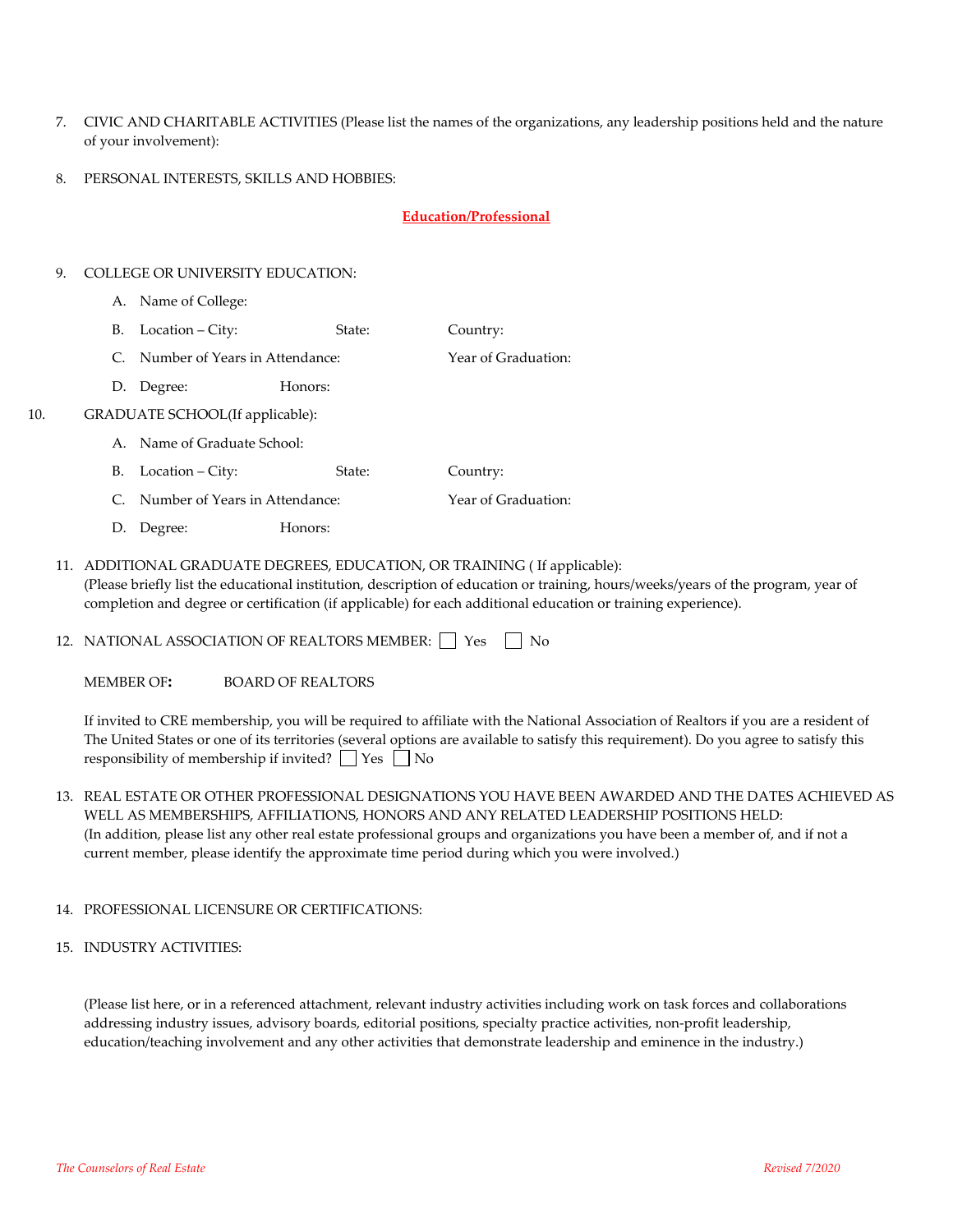#### 16. SPEECHES, PUBLICATIONS, AND INDUSTRY OUTREACH (if any):

(Please list here, or in a referenced attachment, relevant speeches, published materials, or other industry outreach activities (blogs, social media, columns, newsletters, etc.) you have generated with appropriate detail on topic, audience and timing)

#### **Counselor References**

17. List the names of members of The Counselors of Real Estate, if any, that The Counselors might contact in considering your qualifications.

#### **Professional Experience**

(For some of the questions stated below, a reasonable estimate or assessment is acceptable)

- 18. A. Number of years of experience in real estate:
	- B. Number of years that have involved significant real estate counseling activities:
- 19. Describe your employment history including job titles and responsibilities from the time you started working in the real estate industry.

(List each firm's name, term of employment, address, telephone number, and the name of a reference (if still available given the passage of time). Provide complete descriptions of your previous and current activities in each company (where applicable) that illustrate your background and ability as a real estate counselor. Use a separate sheet if necessary. Submission of a CV is strongly encouraged. Please explain any gaps in employment. Also provide any additional information or a listing of professional experience that you think illustrates your background and ability as a real estate counselor.)

- 20. What do you consider to be your primary field(s) of expertise (i.e. finance, law, architecture, brokerage, management, appraisal, development)?
- 21. Geographically, where do you do your counseling work?
- 22. Do you provide counseling services on an assignment basis or for a "single client" such as an employer?
- 23. What interests you about membership in The Counselors of Real Estate?
- 24. The Counselors of Real Estate requires three years of real estate counseling experience to be eligible for membership. Please explain how your professional experience meets this requirement.

(Beyond the traditional delivery of counsel in the form of meetings, reports, and work product, examples may include (a) critical decisions made in running real estate businesses, (b) managing a real estate portfolio, (c) conducting real estate investment analyses, (d) assisting in major technology/business system decisions affecting real estate, or (e) serving employers or clients in other ways. It is important that you articulate how your professional experience rises to the level of rigorous, independent, high quality advice that is the hallmark of The Counselors of Real Estate.)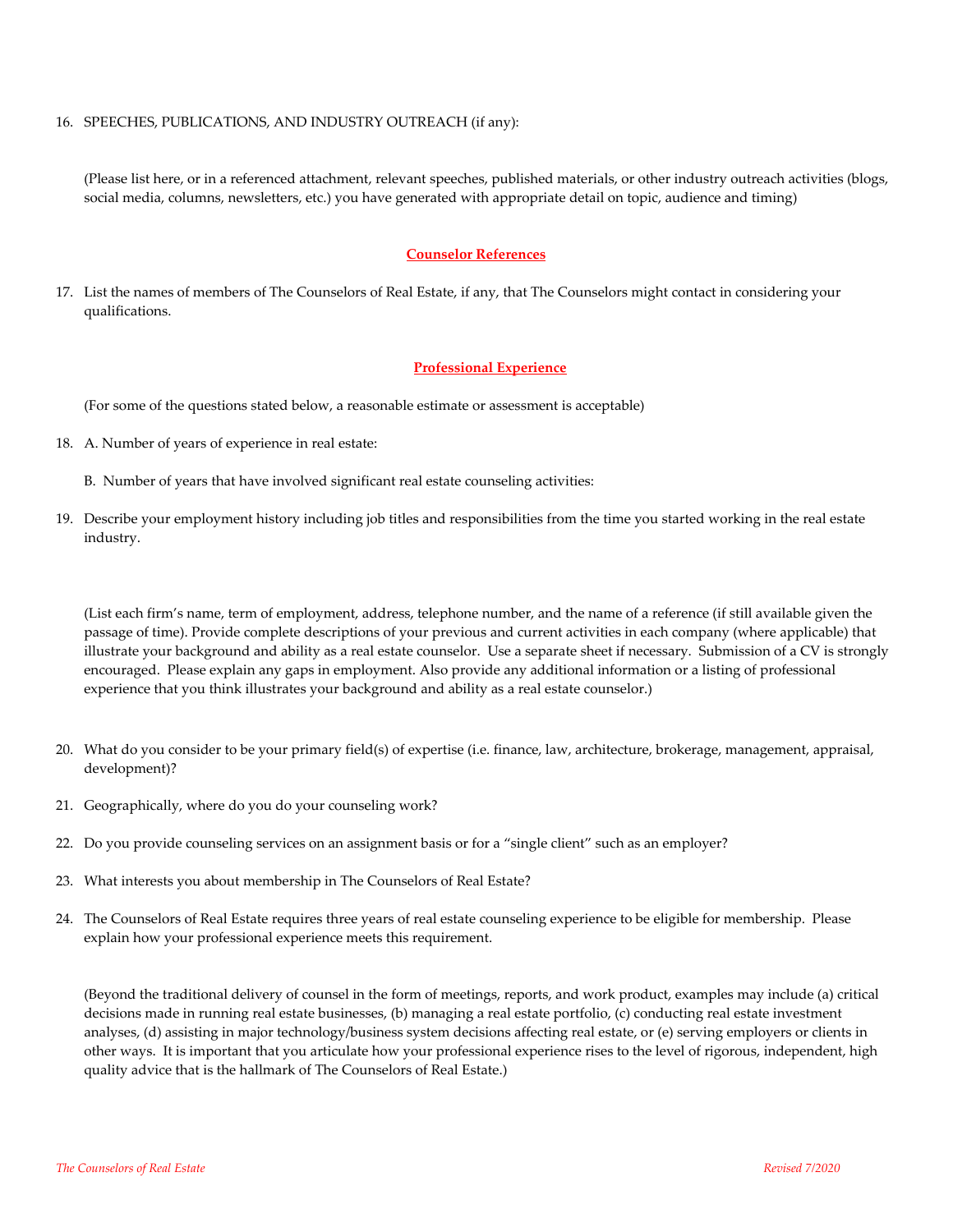25. A. How many significant real estate related counseling assignments/projects did you perform during the past 3 years?

(We recognize that your work may include sole responsibility for a few assignments, supervisory responsibility for a larger number, or on‐going responsibility for many key decisions affecting your business or that of a client or employer. You may wish to elaborate regarding the nature of your work.)

### **Counseling Work**

- 26. Please provide the names and contact information (mailing and email addresses) of employers or clients for whom you have provided real estate counseling services, whom The Counselors might contact as professional references. This information may be provided on a separate sheet.
- 27. Provide examples of three types of counseling assignments/projects you have completed and consider significant, and if desired, one additional assignment of special interest. It is important that these projects/assignments represent strong examples of your real estate counseling experience for which you can clearly discuss and articulate your role and responsibilities during your personal interview. These should include A) an assignment that is typical of your work B) an assignment that is complex; C) an assignment that may be less complex but still demonstrates you expertise; and D) if desired, an assignment/project of special interest. You are encouraged to submit assignments that have been completed in the last five years.

While we understand that the nature of some candidate's work may not closely fit the descriptions above, please make an effort to identify assignments/projects that you can fully discuss at the time of your interview. Candidates should be able to answer the questions identified below clearly and in sufficient detail to enable your interviewer to verify the assignment and form a judgment about what it says about your qualifications and real estate counseling experience.

In addition to the information you provide for the assignments/projects in #31A‐D below, please be prepared to provide evidence of the output of the assignment/project which could include a written report, hard copy or electronic files, or key letters or memos, etc. which can be reviewed by your interviewer along with your verbal responses to fundamental questions such as those listed below. We are looking for backup to support the wisdom and judgment of your recommendations and the expertise they demonstrate. This information must also be made available to the CRE who conducts your personal interview. **Note: At this stage** of our process, we want only the answers to questions on this form. Do not send copies of electronic or hard copy files with the completed RFQ form. The CRE assigned to conduct your personal interview will review those documents during the course of **the interview.**

#### **Please address the following questions as you describe each assignment/project (as applicable):**

- A. What was the key purpose of the assignment/project?
- B. Please describe how you obtained the assignment/project? When was it obtained and completed? Did you assist in specifying the scope of the assignment/project?
- C. How many people were involved in the completion of the assignment/project? What was your role?
- D. Can you describe the process (in some detail) of how you completed the assignment/project? This should address the following:
	- How did you go about finding, creating, collecting data? What were the associated challenges?
	- What analytic methods and approaches did you use? (frameworks, models, special methods of your specialty area, etc.)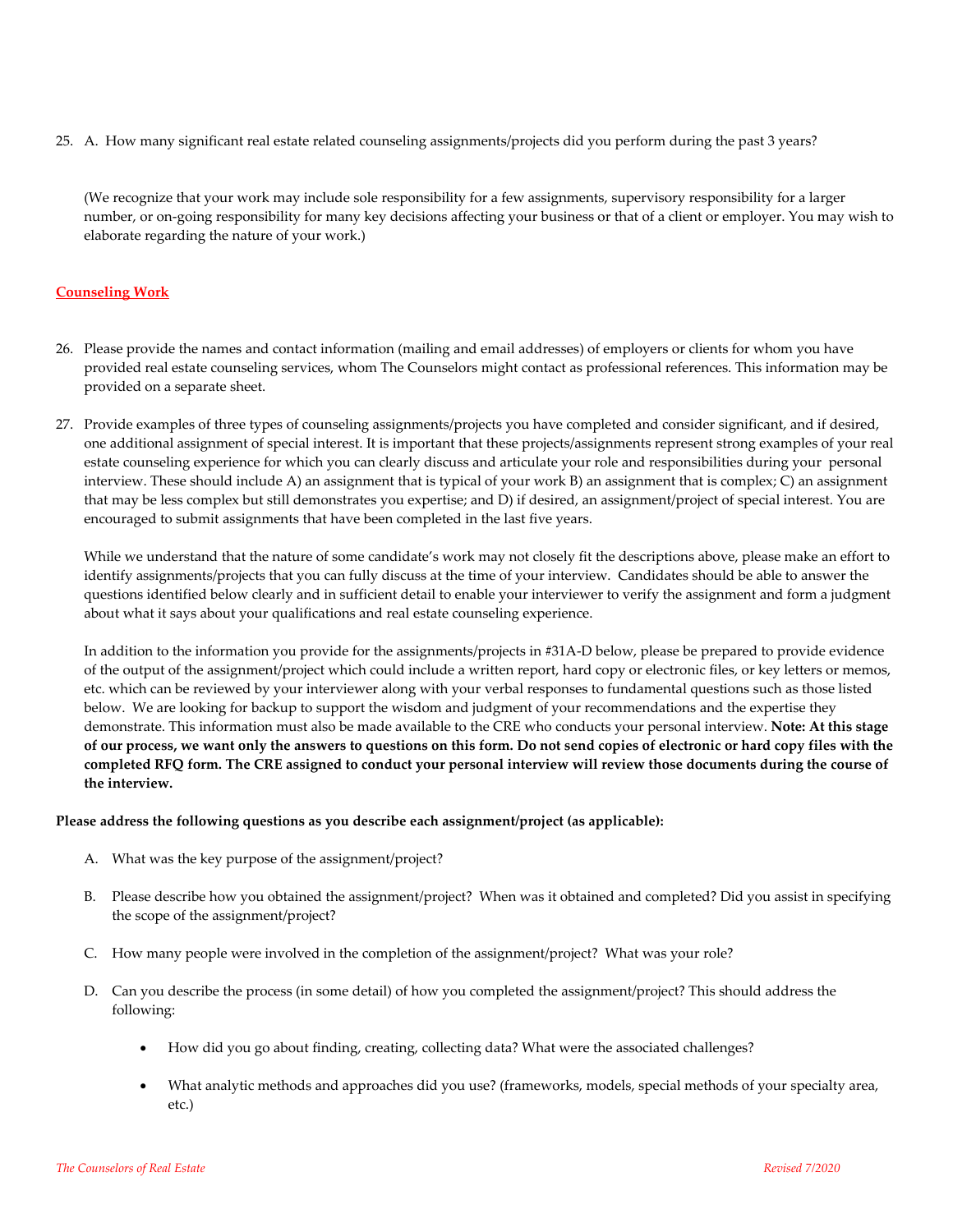- How were your research, data collection and analysis documented? (If little or no documentation of findings and conclusions exists, you need to be able to explain why and be able to justify both in writing and verbally during your interview that the assignment meets Counselor standards.)
- **E.** What did you find as the biggest challenge in this engagement and how did you resolve this difficulty or challenge?
- **F.** How did your counsel significantly affect a subsequent real estate decision.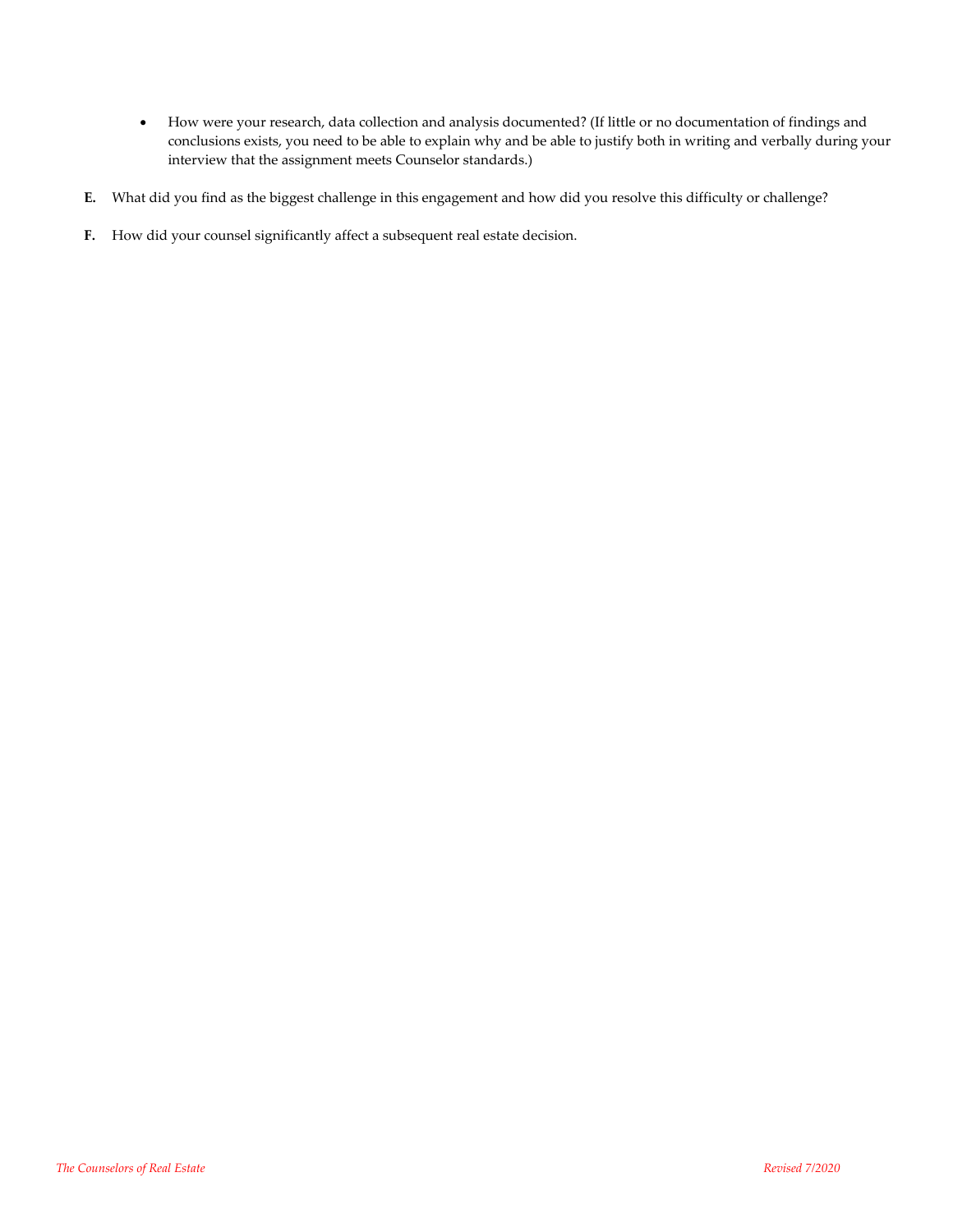# 27 A. **ASSIGNMENT/PROJECT 1 (TYPICAL) –** EMPLOYER/CLIENT:

| APPROXIMATE DATE OF ASSIGNMENT                                                   |                      |        |      |                     |  |  |
|----------------------------------------------------------------------------------|----------------------|--------|------|---------------------|--|--|
| <b>WRITTEN NARRATIVE</b>                                                         | ORAL                 | LETTER | MEMO | $\Box$ other $\_\_$ |  |  |
| <b>CONTACT PERSON:</b>                                                           | <b>PHONE NUMBER:</b> |        |      |                     |  |  |
| CITY/STATE/COUNTRY:                                                              | YEAR COMPLETED:      |        |      |                     |  |  |
| <b>TYPE OF REPORT:</b>                                                           |                      |        |      |                     |  |  |
| <b>TYPE OF ISSUE INVOLVED:</b>                                                   |                      |        |      |                     |  |  |
| DESCRIBE ASSIGNMENT AND RATIONALE FOR IT (THE PURPOSE, THE PROBLEM):             |                      |        |      |                     |  |  |
| <b>COUNSEL GIVEN:</b>                                                            |                      |        |      |                     |  |  |
| <b>BASIS FOR ADVICE:</b>                                                         |                      |        |      |                     |  |  |
| <b>OUTCOME:</b>                                                                  |                      |        |      |                     |  |  |
| HOW DID YOUR COUNSELING IMPACT YOUR EMPLOYER'S/CLIENT'S REAL ESTATE DECISION(S)? |                      |        |      |                     |  |  |
| OTHER INFORMATION ABOUT THE ASSIGNMENT YOU WISH TO SHARE:                        |                      |        |      |                     |  |  |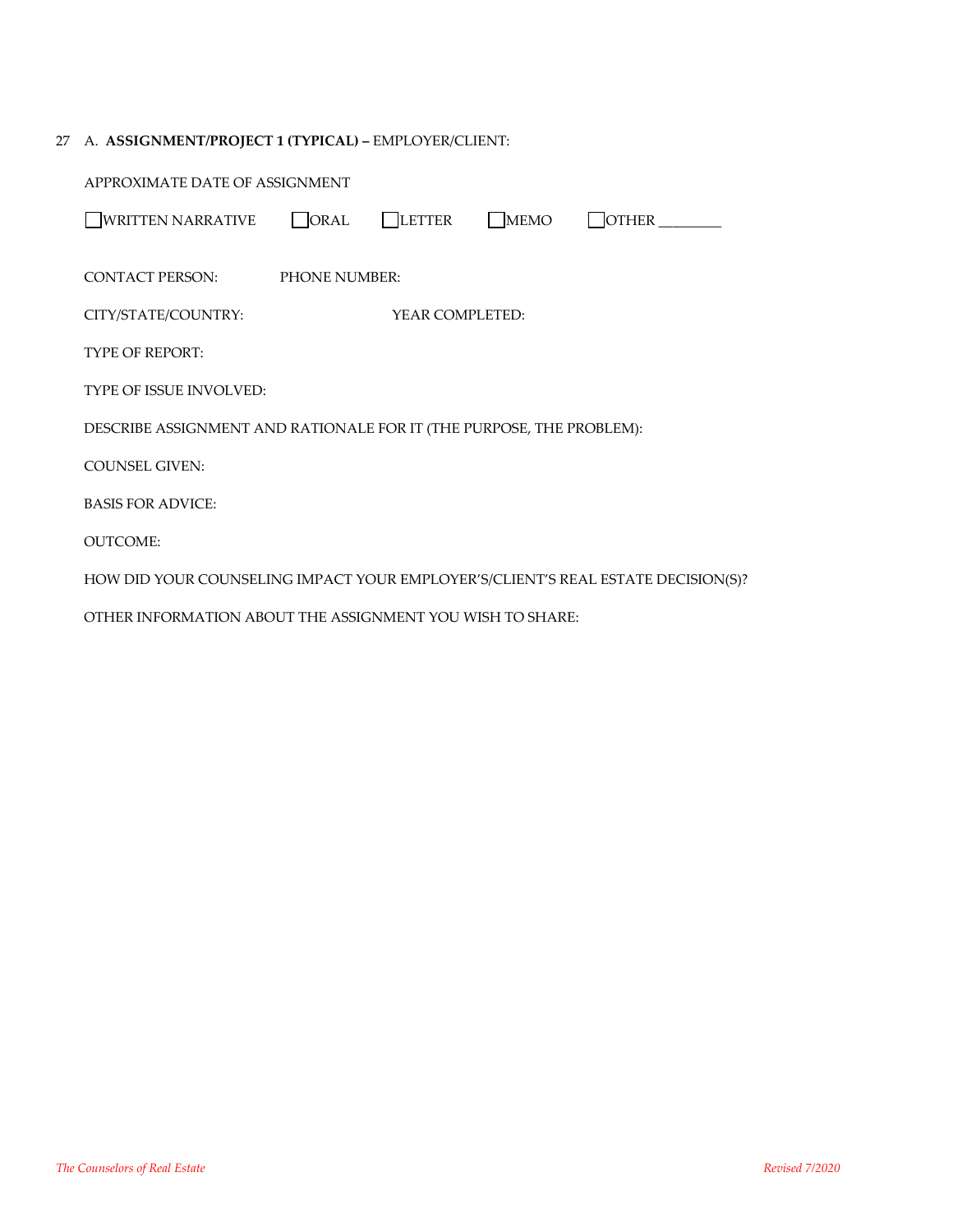| 27. B. ASSIGNMENT/PROJECT 2 (COMPLEX) - EMPLOYER/CLIENT:                         |  |  |  |  |  |  |
|----------------------------------------------------------------------------------|--|--|--|--|--|--|
| APPROXIMATE DATE OF ASSIGNMENT                                                   |  |  |  |  |  |  |
| <b>WRITTEN NARRATIVE</b><br>ORAL<br>  LETTER<br><b>MEMO</b><br><b>OTHER</b>      |  |  |  |  |  |  |
| CONTACT PERSON:<br><b>PHONE NUMBER:</b>                                          |  |  |  |  |  |  |
| CITY/STATE/COUNTRY:<br>YEAR COMPLETED:                                           |  |  |  |  |  |  |
| <b>TYPE OF REPORT:</b>                                                           |  |  |  |  |  |  |
| TYPE OF ISSUE INVOLVED:                                                          |  |  |  |  |  |  |
| DESCRIBE ASSIGNMENT AND RATIONALE FOR IT (THE PURPOSE, THE PROBLEM):             |  |  |  |  |  |  |
| <b>COUNSEL GIVEN:</b>                                                            |  |  |  |  |  |  |
| <b>BASIS FOR ADVICE:</b>                                                         |  |  |  |  |  |  |
| <b>OUTCOME:</b>                                                                  |  |  |  |  |  |  |
| HOW DID YOUR COUNSELING IMPACT YOUR EMPLOYER'S/CLIENT'S REAL ESTATE DECISION(S)? |  |  |  |  |  |  |
| OTHER INFORMATION ABOUT THE ASSIGNMENT YOU WISH TO SHARE:                        |  |  |  |  |  |  |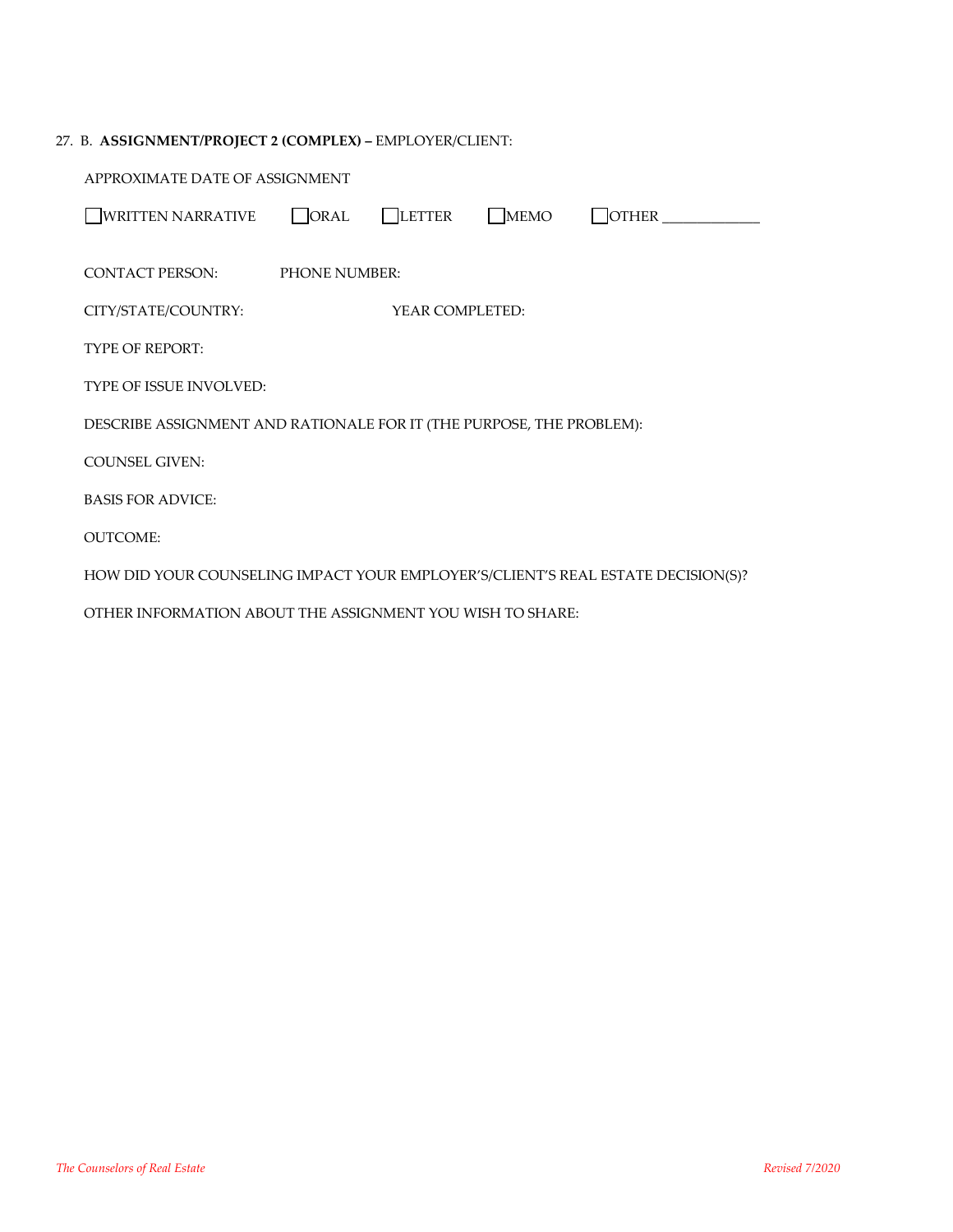## 27. C. **ASSIGNMENT/PROJECT 3 (LESS COMPLEX) –** EMPLOYER/CLIENT:

| APPROXIMATE DATE OF ASSIGNMENT                                                   |                      |        |      |              |  |  |
|----------------------------------------------------------------------------------|----------------------|--------|------|--------------|--|--|
| <b>WRITTEN NARRATIVE</b>                                                         | ORAL                 | LETTER | MEMO | <b>OTHER</b> |  |  |
| CONTACT PERSON:                                                                  | <b>PHONE NUMBER:</b> |        |      |              |  |  |
| CITY/STATE/COUNTRY:                                                              | YEAR COMPLETED:      |        |      |              |  |  |
| <b>TYPE OF REPORT:</b>                                                           |                      |        |      |              |  |  |
| <b>TYPE OF ISSUE INVOLVED:</b>                                                   |                      |        |      |              |  |  |
| DESCRIBE ASSIGNMENT AND RATIONALE FOR IT (THE PURPOSE, THE PROBLEM):             |                      |        |      |              |  |  |
| <b>COUNSEL GIVEN:</b>                                                            |                      |        |      |              |  |  |
| <b>BASIS FOR ADVICE:</b>                                                         |                      |        |      |              |  |  |
| <b>OUTCOME:</b>                                                                  |                      |        |      |              |  |  |
| HOW DID YOUR COUNSELING IMPACT YOUR EMPLOYER'S/CLIENT'S REAL ESTATE DECISION(S)? |                      |        |      |              |  |  |
| OTHER INFORMATION ABOUT THE ASSIGNMENT YOU WISH TO SHARE:                        |                      |        |      |              |  |  |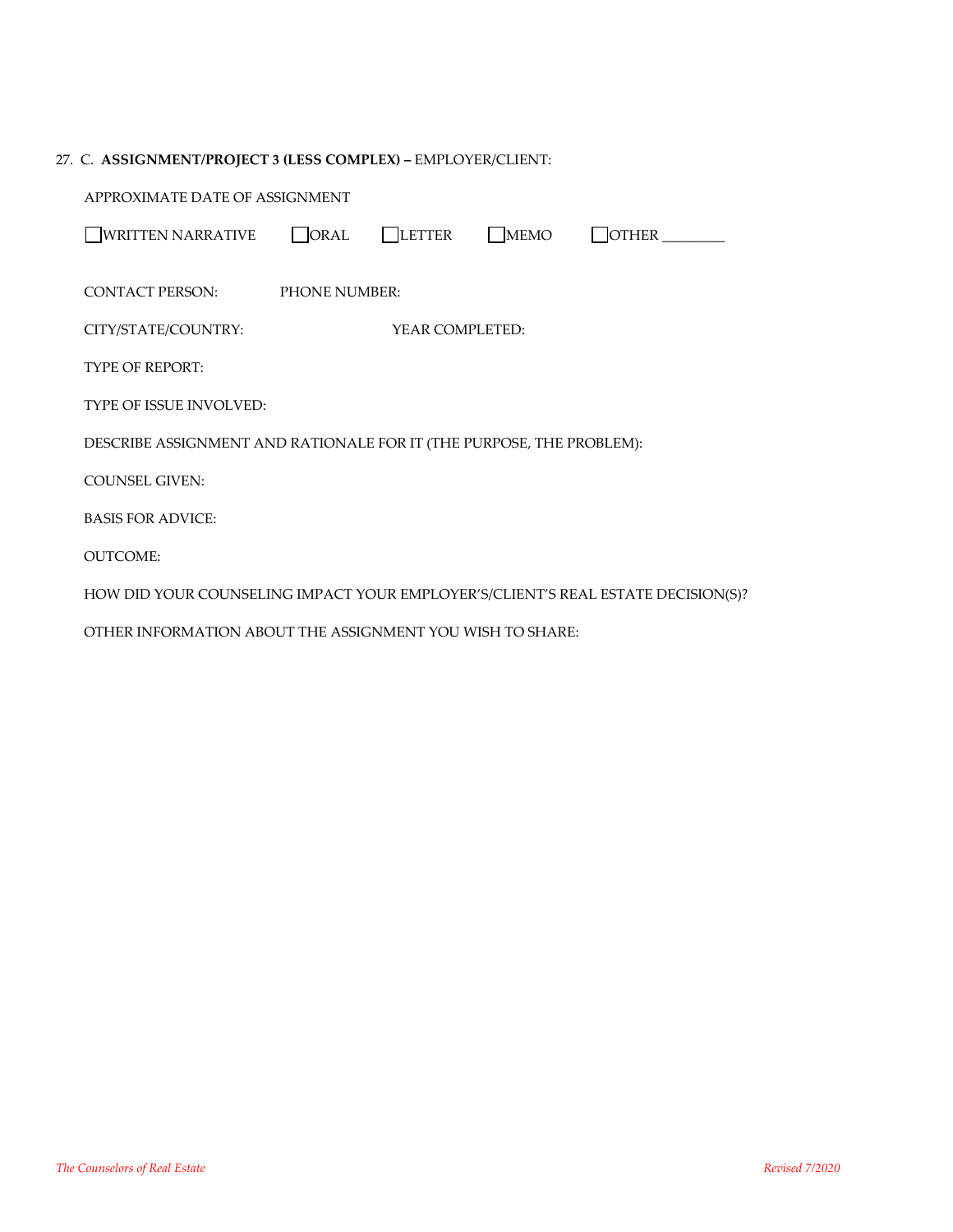| 27. D. ASSIGNMENT/PROJECT 4 (VOLUNTARY: AN ADDITIONAL ASSIGNMENT OF SPECIAL INTEREST) – |
|-----------------------------------------------------------------------------------------|
| EMPLOYER/CLIENT:                                                                        |

| APPROXIMATE DATE OF ASSIGNMENT                                                   |               |                 |      |              |  |  |
|----------------------------------------------------------------------------------|---------------|-----------------|------|--------------|--|--|
| <b>WRITTEN NARRATIVE</b>                                                         | ORAL          | LETTER          | MEMO | <b>OTHER</b> |  |  |
| CONTACT PERSON:                                                                  | PHONE NUMBER: |                 |      |              |  |  |
| CITY/STATE/COUNTRY:                                                              |               | YEAR COMPLETED: |      |              |  |  |
| <b>TYPE OF REPORT:</b>                                                           |               |                 |      |              |  |  |
| TYPE OF ISSUE INVOLVED:                                                          |               |                 |      |              |  |  |
| DESCRIBE ASSIGNMENT AND RATIONALE FOR IT (THE PURPOSE, THE PROBLEM):             |               |                 |      |              |  |  |
| <b>COUNSEL GIVEN:</b>                                                            |               |                 |      |              |  |  |
| <b>BASIS FOR ADVICE:</b>                                                         |               |                 |      |              |  |  |
| <b>OUTCOME:</b>                                                                  |               |                 |      |              |  |  |
| HOW DID YOUR COUNSELING IMPACT YOUR EMPLOYER'S/CLIENT'S REAL ESTATE DECISION(S)? |               |                 |      |              |  |  |
| OTHER INFORMATION ABOUT THE ASSIGNMENT YOU WISH TO SHARE:                        |               |                 |      |              |  |  |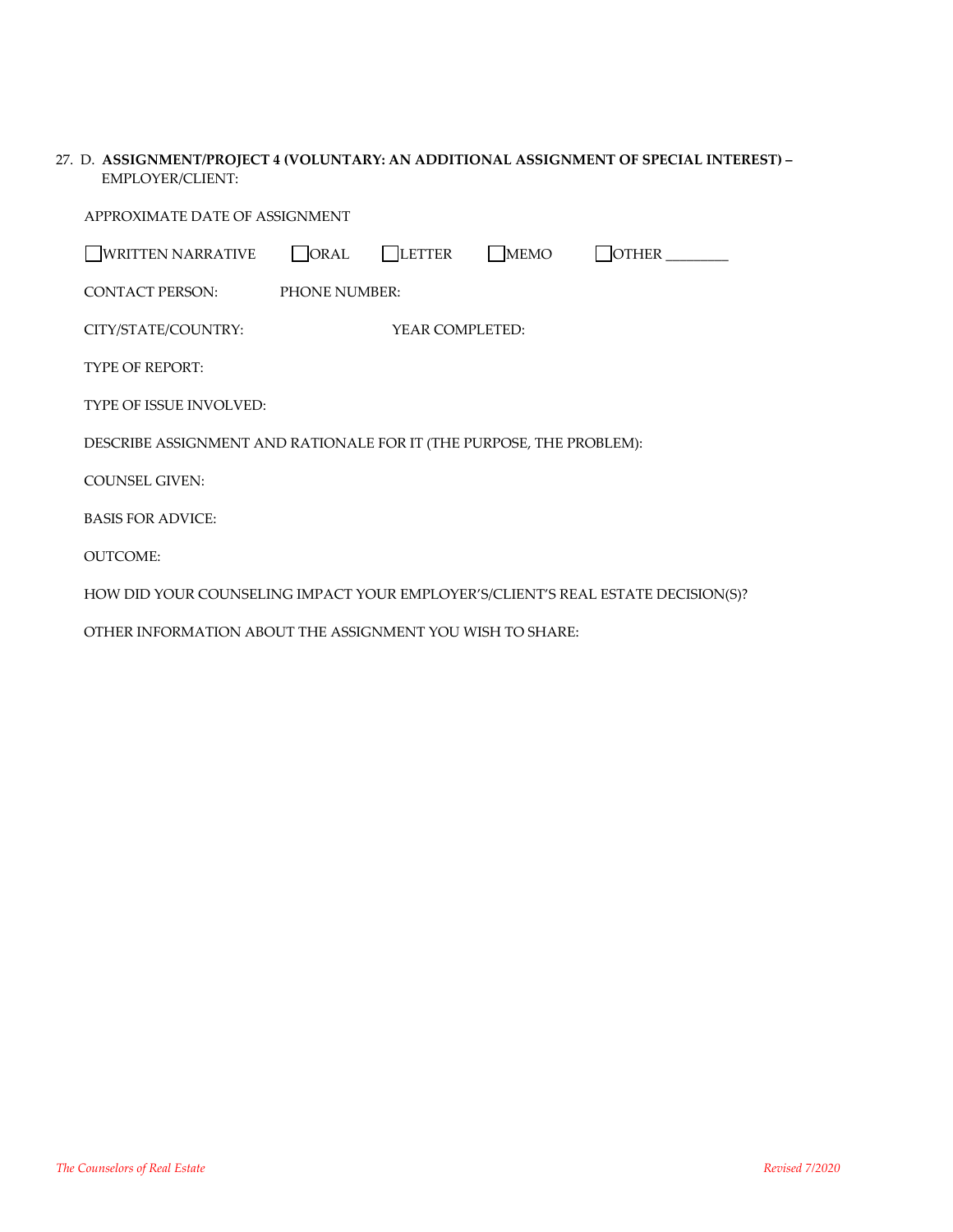#### **AGREEMENT**

28 I, **\_\_\_\_\_\_\_\_\_\_\_\_**, the undersigned, do hereby submit this information incidental to the consideration of an invitation to membership in THE COUNSELORS OF REAL ESTATE.

In consideration of reviewing my possible invitation as a member of The Counselors of Real Estate (The Counselors), I agree and represent that:

- A. All the information provided by me is complete and correct to the best of my knowledge and belief and if additional information is needed, I will supply it, and I authorize you to conduct such additional investigation as The Counselors deems necessary or appropriate.
- B. On behalf of myself, my heirs, executors, assigns and successors, I waive and release all claims, demands and actions that I or them now or may in the future have against The Counselors, its officers, directors, members, agents, employees, chapters and affiliated organizations including but not limited to any act or omission in granting or denying membership in The Counselors or in censoring, suspending, expelling or terminating my membership in The Counselors.
- C. I acknowledge and accept that The Counselors of Real Estate, as an organization of professionals, has the duty, responsibility and authority to consider nominees for membership based upon information received by it regardless of the source, and that I shall have no right to review or challenge such information regardless of its source, and that I release, hold harmless and shall indemnify The Counselors and its members, and I shall not assert any claim whatsoever against any source for information provided, whether oral or written, and that I agree such information shall be deemed privileged and confidential.
- D. 1) I have not been found guilty or pleaded no contest in a criminal action.

\*(If you select "see attached statement," outline the details on a separate sheet marked Exhibit D-1).

2) I have not been found guilty, liable, nor agreed to an out of court settlement of a civil action.

 $\Box$  Correct  $\Box$  See attached statement\*

\*(If you select "see attached statement," outline the details on a separate sheet marked Exhibit D-2).

- 3) I have not been denied a real estate license for actions or omissions involving real estate.
	- □ Correct □ See attached statement\*

\*(If you select "see attached statement," outline the details on a separate sheet marked Exhibit D-3).

4) I have not been denied appraisal certification, a contractor's license or any other professional certification or licensure for which I have applied nor lost a previously held license or certification on any other than a voluntary basis.

□ Correct □ See attached statement\*

\*(If you select "see attached statement," outline the details on a separate sheet marked Exhibit D-4).

5) There are no outstanding judgments, lawsuits, bankruptcy or receivership actions pending against me nor any other form of material challenge to my character or integrity as of this date.

 $\Box$  Correct  $\Box$  See attached statement\*

\*(If you select "see attached statement," outline the details on a separate sheet marked Exhibit D-5).

6) I have not been subject to any disciplinary action from a licensing, credentialing, or regulatory agency.

 $\Box$  Correct  $\Box$  See attached statement\*

\*(If you select "see attached statement," outline the details on a separate sheet marked Exhibit D-6).

E. I acknowledge and represent that I do not discriminate against any individual in my business dealings on the basis of any presently recognized area of discrimination under federal, state or local law.

It is agreed that any certificate, emblem, or other evidence of membership in The Counselors which may be issued to me, shall at all times remain the property of The Counselors, held by me in trust, and will be returned to The Counselors upon demand by its Board of Directors if and when for any reason my membership in The Counselors is terminated.

I have received and read copies of the Bylaws, Code of Ethics, Standards of Professional Practice, and International Ethics Standards. If invited to membership, I shall conduct my activities in accordance with these and the rules of the National Association of REALTORS as they are now or as they may be amended.

The Counselors may, at its discretion, without reason or cause disclosed to me, reject or decline membership to me.

Signed\_\_\_\_\_\_\_\_\_\_\_\_\_\_\_\_\_\_\_\_\_\_\_\_\_\_\_\_\_\_\_\_\_\_\_\_\_\_\_\_\_\_\_\_\_\_\_\_\_ Dated\_\_\_\_\_\_\_\_\_\_\_\_\_\_\_\_\_\_\_\_\_\_\_\_\_\_\_\_\_\_\_\_\_\_\_\_\_\_\_\_\_\_

 $\Box$  Correct  $\Box$  See attached statement\*